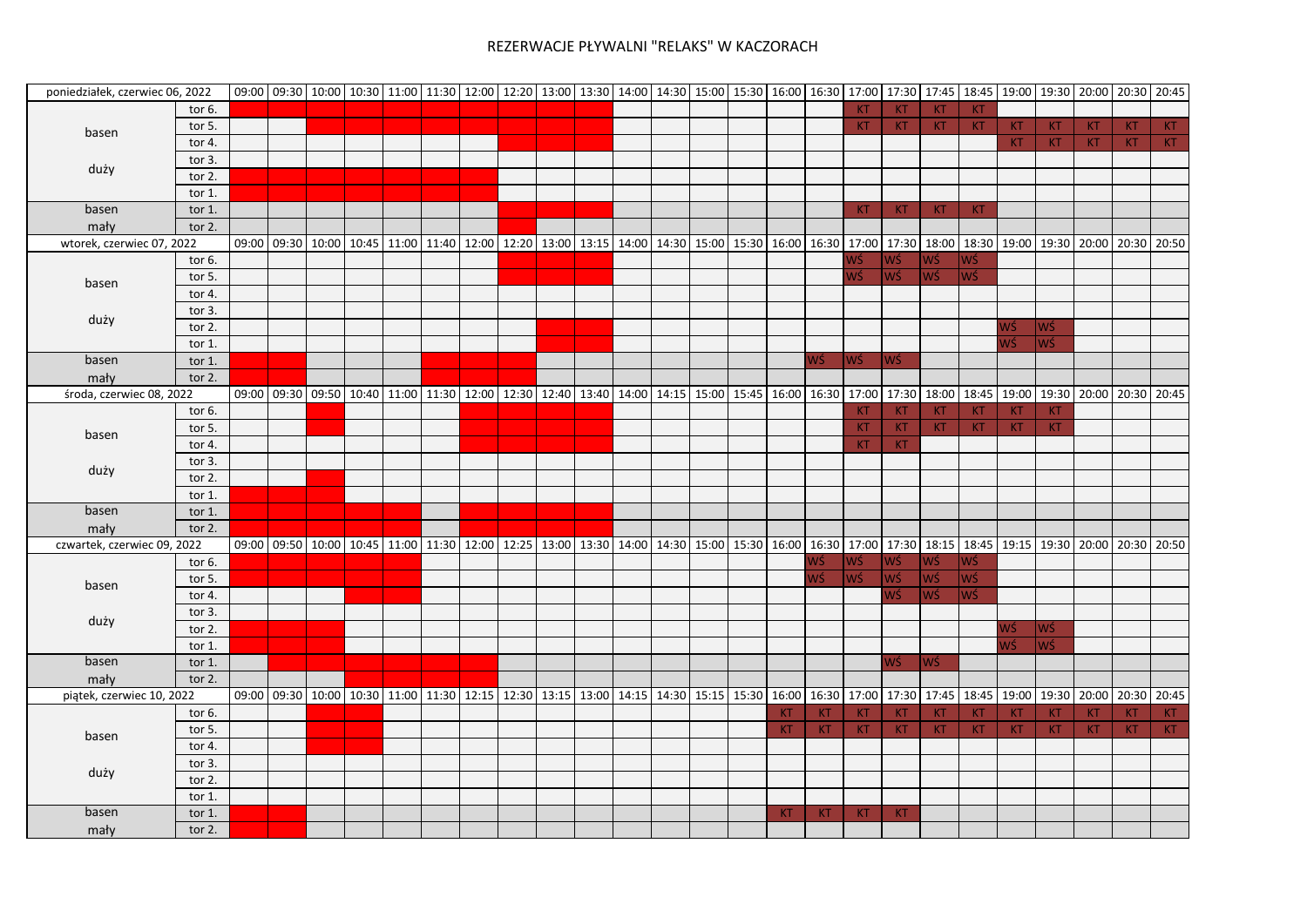| sobota, czerwiec 11, 2022    |           |                                                                                                                                                                               |           |     |    |           |            |     |    |      |      |            |      |      |  |  |  |  |  | 09:00 10:30 10:00 10:30 11:00 11:30 12:00 12:45 13:00 13:45 14:00 14:30 15:00 15:45 16:00 16:45 17:00 17:45 18:00 18:30 19:00 19:30 20:00 20:15 20:30 |
|------------------------------|-----------|-------------------------------------------------------------------------------------------------------------------------------------------------------------------------------|-----------|-----|----|-----------|------------|-----|----|------|------|------------|------|------|--|--|--|--|--|-------------------------------------------------------------------------------------------------------------------------------------------------------|
|                              | tor $6.$  |                                                                                                                                                                               | KT        | KT  | KT | KT        | <b>TKT</b> | KT  |    |      | lwś- | <b>Iwś</b> | lwś. | lwś. |  |  |  |  |  |                                                                                                                                                       |
| basen                        | tor 5.    |                                                                                                                                                                               | KT        | KT  | KT | KT.       | KT.        | KT  |    |      | lwś. | lwś        | lwś  | WŚ   |  |  |  |  |  |                                                                                                                                                       |
|                              | tor 4.    |                                                                                                                                                                               |           |     |    |           |            |     |    |      |      |            |      |      |  |  |  |  |  |                                                                                                                                                       |
|                              | tor $3.$  |                                                                                                                                                                               |           |     |    |           |            |     |    |      |      |            |      |      |  |  |  |  |  |                                                                                                                                                       |
| duży                         | tor $2$ . |                                                                                                                                                                               |           |     |    |           |            |     |    |      |      |            |      |      |  |  |  |  |  |                                                                                                                                                       |
|                              | tor 1.    |                                                                                                                                                                               | lwś.      | lwś | WŚ | WŚ        | lwś.       | lwś |    |      |      |            |      |      |  |  |  |  |  |                                                                                                                                                       |
| basen                        | tor $1$ . |                                                                                                                                                                               | <b>KT</b> | KT. | KT | <b>KT</b> |            |     | WŚ | lwś. | lwś. | lwś        | lwś  |      |  |  |  |  |  |                                                                                                                                                       |
| mały                         | tor $2.$  |                                                                                                                                                                               |           |     |    |           |            |     |    |      |      |            |      |      |  |  |  |  |  |                                                                                                                                                       |
| niedziela, czerwiec 12, 2022 |           | 09:00 10:00 10:00 10:00 10:30 10:00 10:30 11:00 11:30 12:00 12:30 13:00 13:30 14:00 14:30 15:00 15:30 16:00 16:30 16:00 17:30 12:00 18:30 19:00 18:30 19:00 10:30 20:15 20:30 |           |     |    |           |            |     |    |      |      |            |      |      |  |  |  |  |  |                                                                                                                                                       |
|                              | tor $6.$  |                                                                                                                                                                               |           |     |    |           |            |     |    |      |      |            |      |      |  |  |  |  |  |                                                                                                                                                       |
| basen                        | tor $5.$  |                                                                                                                                                                               |           |     |    |           |            |     |    |      |      |            |      |      |  |  |  |  |  |                                                                                                                                                       |
|                              | tor 4.    |                                                                                                                                                                               |           |     |    |           |            |     |    |      |      |            |      |      |  |  |  |  |  |                                                                                                                                                       |
|                              | tor $3.$  |                                                                                                                                                                               |           |     |    |           |            |     |    |      |      |            |      |      |  |  |  |  |  |                                                                                                                                                       |
| duży                         | tor $2$ . |                                                                                                                                                                               |           |     |    |           |            |     |    |      |      |            |      |      |  |  |  |  |  |                                                                                                                                                       |
|                              | tor $1$ . |                                                                                                                                                                               |           |     |    |           |            |     |    |      |      |            |      |      |  |  |  |  |  |                                                                                                                                                       |
| basen                        | tor $1$ . |                                                                                                                                                                               |           |     |    |           |            |     |    |      |      |            |      |      |  |  |  |  |  |                                                                                                                                                       |
| mały                         | tor $2$ . |                                                                                                                                                                               |           |     |    |           |            |     |    |      |      |            |      |      |  |  |  |  |  |                                                                                                                                                       |

LEGENDA: and the state of the state of the state of the state of the state of the state of the state of the state of the state of the state of the state of the state of the state of the state of the state of the state of t

- zarezerwowany przez szkoły, przedszkola

- zarezerwowany przez szkółkę pływacką - Wodny Świat (WŚ), Kirpus Team (KT), Szaleya (SZ), Kadan, Discovery Scuba Diving (DSD)

- zarezerwowany - indywidualnie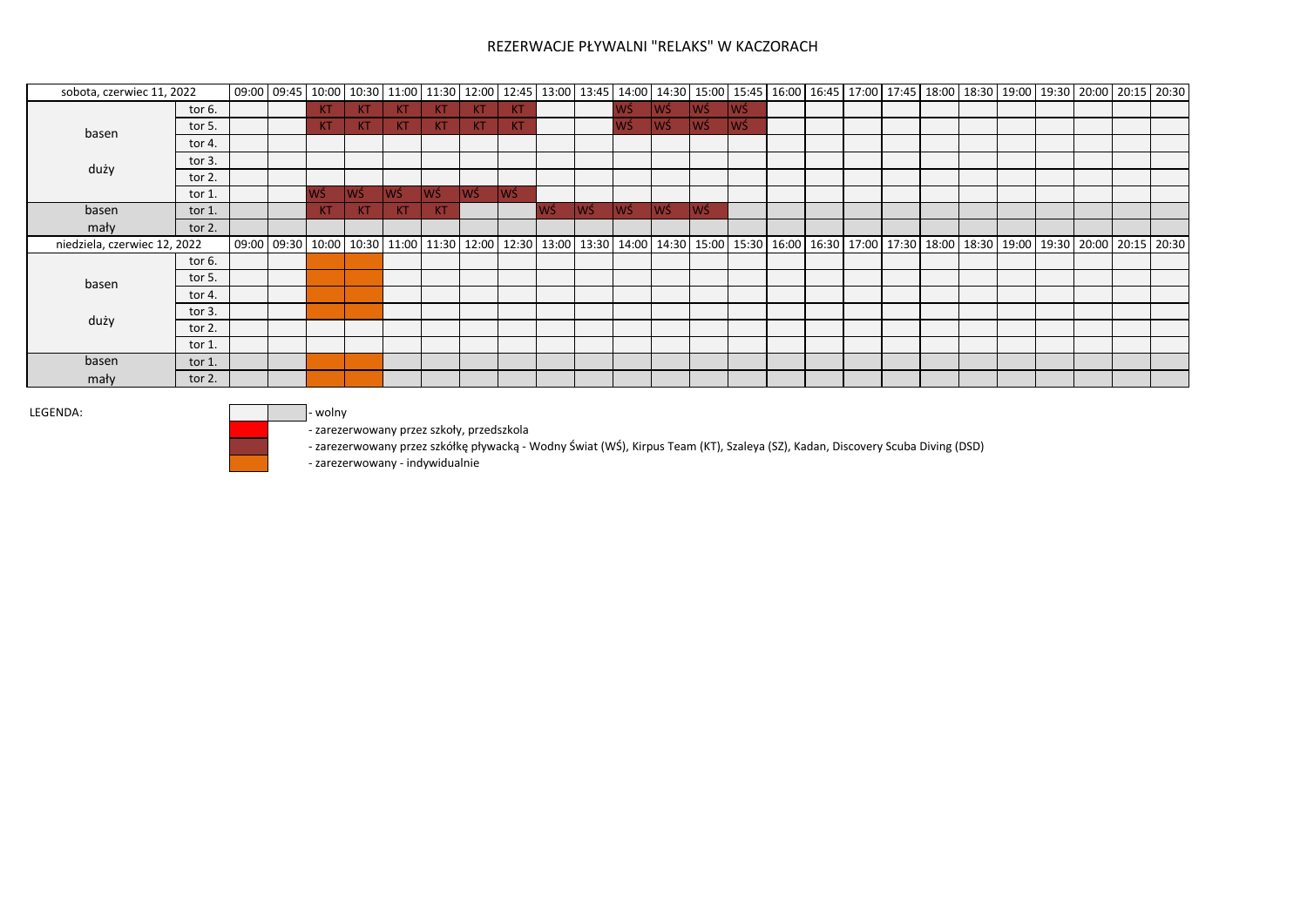|                                                                                                                                                                                |           |       |       |                                                                                                                                                                                                                                                                                                                                                                                                                                                                                                                                                                                                                                                                                                                                                                                       |  | 09:00 09:30 10:00 10:30 11:00 11:30 12:00 12:20 13:00 13:30 14:00 14:30 15:00 15:30 16:00 16:30 17:00 17:30 17:45 18:45 19:00 19:30 20:00 20:30 20:45 |  |  |  |  |    |           |           |           |           |           |           |           |     |    |
|--------------------------------------------------------------------------------------------------------------------------------------------------------------------------------|-----------|-------|-------|---------------------------------------------------------------------------------------------------------------------------------------------------------------------------------------------------------------------------------------------------------------------------------------------------------------------------------------------------------------------------------------------------------------------------------------------------------------------------------------------------------------------------------------------------------------------------------------------------------------------------------------------------------------------------------------------------------------------------------------------------------------------------------------|--|-------------------------------------------------------------------------------------------------------------------------------------------------------|--|--|--|--|----|-----------|-----------|-----------|-----------|-----------|-----------|-----------|-----|----|
|                                                                                                                                                                                | tor 6.    |       |       |                                                                                                                                                                                                                                                                                                                                                                                                                                                                                                                                                                                                                                                                                                                                                                                       |  |                                                                                                                                                       |  |  |  |  |    | <b>KT</b> | KT.       | <b>KT</b> | <b>KT</b> |           |           |           |     |    |
| basen<br>duży<br>basen<br>mały<br>basen<br>duży<br>basen<br>mały<br>basen<br>duży<br>basen<br>mały<br>basen<br>duży                                                            | tor 5.    |       |       |                                                                                                                                                                                                                                                                                                                                                                                                                                                                                                                                                                                                                                                                                                                                                                                       |  |                                                                                                                                                       |  |  |  |  |    | <b>KT</b> | KT        | KT        | KT        | <b>KT</b> | KT.       | <b>KT</b> | KT. | KT |
|                                                                                                                                                                                | tor 4.    |       |       |                                                                                                                                                                                                                                                                                                                                                                                                                                                                                                                                                                                                                                                                                                                                                                                       |  |                                                                                                                                                       |  |  |  |  |    |           |           |           |           | <b>KT</b> | <b>KT</b> | KT        | KT. | KT |
| poniedziałek, czerwiec 13, 2022<br>wtorek, czerwiec 14, 2022<br>środa, czerwiec 15, 2022<br>czwartek, czerwiec 16, 2022<br>basen<br>mały<br>piątek, czerwiec 17, 2022<br>basen | tor $3.$  |       |       |                                                                                                                                                                                                                                                                                                                                                                                                                                                                                                                                                                                                                                                                                                                                                                                       |  |                                                                                                                                                       |  |  |  |  |    |           |           |           |           |           |           |           |     |    |
|                                                                                                                                                                                | tor 2.    |       |       |                                                                                                                                                                                                                                                                                                                                                                                                                                                                                                                                                                                                                                                                                                                                                                                       |  |                                                                                                                                                       |  |  |  |  |    |           |           |           |           |           |           |           |     |    |
|                                                                                                                                                                                | tor 1.    |       |       |                                                                                                                                                                                                                                                                                                                                                                                                                                                                                                                                                                                                                                                                                                                                                                                       |  |                                                                                                                                                       |  |  |  |  |    |           |           |           |           |           |           |           |     |    |
|                                                                                                                                                                                | tor 1.    |       |       |                                                                                                                                                                                                                                                                                                                                                                                                                                                                                                                                                                                                                                                                                                                                                                                       |  |                                                                                                                                                       |  |  |  |  |    | KT.       | <b>KT</b> | <b>KT</b> | <b>KT</b> |           |           |           |     |    |
|                                                                                                                                                                                | tor $2.$  |       |       |                                                                                                                                                                                                                                                                                                                                                                                                                                                                                                                                                                                                                                                                                                                                                                                       |  |                                                                                                                                                       |  |  |  |  |    |           |           |           |           |           |           |           |     |    |
|                                                                                                                                                                                |           | 09:00 | 09:30 |                                                                                                                                                                                                                                                                                                                                                                                                                                                                                                                                                                                                                                                                                                                                                                                       |  |                                                                                                                                                       |  |  |  |  |    |           |           |           |           |           |           |           |     |    |
|                                                                                                                                                                                | tor 6.    |       |       |                                                                                                                                                                                                                                                                                                                                                                                                                                                                                                                                                                                                                                                                                                                                                                                       |  |                                                                                                                                                       |  |  |  |  |    | NŚ        | WŚ        | WŚ        | WŚ        |           |           |           |     |    |
|                                                                                                                                                                                | tor 5.    |       |       |                                                                                                                                                                                                                                                                                                                                                                                                                                                                                                                                                                                                                                                                                                                                                                                       |  |                                                                                                                                                       |  |  |  |  |    | WŚ        |           | WŚ        |           |           |           |           |     |    |
|                                                                                                                                                                                | tor 4.    |       |       |                                                                                                                                                                                                                                                                                                                                                                                                                                                                                                                                                                                                                                                                                                                                                                                       |  |                                                                                                                                                       |  |  |  |  |    |           |           |           |           |           |           |           |     |    |
|                                                                                                                                                                                | tor $3.$  |       |       |                                                                                                                                                                                                                                                                                                                                                                                                                                                                                                                                                                                                                                                                                                                                                                                       |  |                                                                                                                                                       |  |  |  |  |    |           |           |           |           |           |           |           |     |    |
|                                                                                                                                                                                | tor $2.$  |       |       |                                                                                                                                                                                                                                                                                                                                                                                                                                                                                                                                                                                                                                                                                                                                                                                       |  |                                                                                                                                                       |  |  |  |  |    |           |           |           |           | WŚ        |           |           |     |    |
|                                                                                                                                                                                | tor 1.    |       |       |                                                                                                                                                                                                                                                                                                                                                                                                                                                                                                                                                                                                                                                                                                                                                                                       |  |                                                                                                                                                       |  |  |  |  |    |           |           |           |           | WŚ        |           |           |     |    |
|                                                                                                                                                                                | tor $1$ . |       |       |                                                                                                                                                                                                                                                                                                                                                                                                                                                                                                                                                                                                                                                                                                                                                                                       |  |                                                                                                                                                       |  |  |  |  | NŚ |           |           |           |           |           |           |           |     |    |
|                                                                                                                                                                                | tor 2.    |       |       |                                                                                                                                                                                                                                                                                                                                                                                                                                                                                                                                                                                                                                                                                                                                                                                       |  |                                                                                                                                                       |  |  |  |  |    |           |           |           |           |           |           |           |     |    |
|                                                                                                                                                                                |           | 09:00 | 09:30 |                                                                                                                                                                                                                                                                                                                                                                                                                                                                                                                                                                                                                                                                                                                                                                                       |  |                                                                                                                                                       |  |  |  |  |    |           |           |           |           |           |           |           |     |    |
|                                                                                                                                                                                | tor 6.    |       |       |                                                                                                                                                                                                                                                                                                                                                                                                                                                                                                                                                                                                                                                                                                                                                                                       |  |                                                                                                                                                       |  |  |  |  |    |           |           |           |           |           |           |           |     |    |
|                                                                                                                                                                                | tor $5.$  |       |       |                                                                                                                                                                                                                                                                                                                                                                                                                                                                                                                                                                                                                                                                                                                                                                                       |  |                                                                                                                                                       |  |  |  |  |    |           |           |           |           |           |           |           |     |    |
|                                                                                                                                                                                | tor 4.    |       |       |                                                                                                                                                                                                                                                                                                                                                                                                                                                                                                                                                                                                                                                                                                                                                                                       |  |                                                                                                                                                       |  |  |  |  |    |           |           |           |           |           |           |           |     |    |
|                                                                                                                                                                                | tor $3.$  |       |       |                                                                                                                                                                                                                                                                                                                                                                                                                                                                                                                                                                                                                                                                                                                                                                                       |  |                                                                                                                                                       |  |  |  |  |    |           |           |           |           |           |           |           |     |    |
|                                                                                                                                                                                | tor 2.    |       |       | 16:00 16:30<br>18:00<br>18:30<br>10:00 10:45 11:00 11:40 12:00 12:20 13:00 13:15 14:00<br>14:30 15:00 15:30<br>17:00 17:30<br>19:00   19:30   20:00   20:30   20:50  <br><b>WŚ</b><br> WŚ<br> WŚ<br><b>WŚ</b><br>WŚ<br>WŚ<br>09:50 10:40 12:00 12:00 12:30 12:00 12:30 12:40 13:40 14:00 14:15 15:00 15:45 16:00 16:30 17:00 17:30 18:00 18:45 19:00 12:40 20:30 20:45<br>09:50 10:00 10:45 11:00 11:30 12:00 12:25 13:00 13:30 14:00 14:30 15:00 15:30 16:00 16:30 17:00 17:30 17:30 12:30 18:15 12:45 19:15 19:45 19:15 19:30 20:00 20:30 20:50<br><b>BOZE CIAŁO</b><br>PŁYWALNIA CZYNNA OD 9.00 DO 21.00<br><b>ZAPRASZAMY:)</b><br>09:30 10:00 10:30 11:00 11:30 12:15 12:30 13:15 13:00 14:15 14:30 15:15 15:30 16:00 16:30 17:00 17:30 17:45 18:45 19:00 19:30 20:00 20:30 20:45 |  |                                                                                                                                                       |  |  |  |  |    |           |           |           |           |           |           |           |     |    |
|                                                                                                                                                                                | tor 1.    |       |       |                                                                                                                                                                                                                                                                                                                                                                                                                                                                                                                                                                                                                                                                                                                                                                                       |  |                                                                                                                                                       |  |  |  |  |    |           |           |           |           |           |           |           |     |    |
|                                                                                                                                                                                | tor $1$ . |       |       |                                                                                                                                                                                                                                                                                                                                                                                                                                                                                                                                                                                                                                                                                                                                                                                       |  |                                                                                                                                                       |  |  |  |  |    |           |           |           |           |           |           |           |     |    |
|                                                                                                                                                                                | tor $2.$  |       |       |                                                                                                                                                                                                                                                                                                                                                                                                                                                                                                                                                                                                                                                                                                                                                                                       |  |                                                                                                                                                       |  |  |  |  |    |           |           |           |           |           |           |           |     |    |
|                                                                                                                                                                                |           | 09:00 |       |                                                                                                                                                                                                                                                                                                                                                                                                                                                                                                                                                                                                                                                                                                                                                                                       |  |                                                                                                                                                       |  |  |  |  |    |           |           |           |           |           |           |           |     |    |
|                                                                                                                                                                                | tor 6.    |       |       |                                                                                                                                                                                                                                                                                                                                                                                                                                                                                                                                                                                                                                                                                                                                                                                       |  |                                                                                                                                                       |  |  |  |  |    |           |           |           |           |           |           |           |     |    |
|                                                                                                                                                                                | tor 5.    |       |       |                                                                                                                                                                                                                                                                                                                                                                                                                                                                                                                                                                                                                                                                                                                                                                                       |  |                                                                                                                                                       |  |  |  |  |    |           |           |           |           |           |           |           |     |    |
|                                                                                                                                                                                | tor 4.    |       |       |                                                                                                                                                                                                                                                                                                                                                                                                                                                                                                                                                                                                                                                                                                                                                                                       |  |                                                                                                                                                       |  |  |  |  |    |           |           |           |           |           |           |           |     |    |
|                                                                                                                                                                                | tor $3.$  |       |       |                                                                                                                                                                                                                                                                                                                                                                                                                                                                                                                                                                                                                                                                                                                                                                                       |  |                                                                                                                                                       |  |  |  |  |    |           |           |           |           |           |           |           |     |    |
|                                                                                                                                                                                | tor 2.    |       |       |                                                                                                                                                                                                                                                                                                                                                                                                                                                                                                                                                                                                                                                                                                                                                                                       |  |                                                                                                                                                       |  |  |  |  |    |           |           |           |           |           |           |           |     |    |
|                                                                                                                                                                                | tor 1.    |       |       |                                                                                                                                                                                                                                                                                                                                                                                                                                                                                                                                                                                                                                                                                                                                                                                       |  |                                                                                                                                                       |  |  |  |  |    |           |           |           |           |           |           |           |     |    |
|                                                                                                                                                                                | tor 1.    |       |       |                                                                                                                                                                                                                                                                                                                                                                                                                                                                                                                                                                                                                                                                                                                                                                                       |  |                                                                                                                                                       |  |  |  |  |    |           |           |           |           |           |           |           |     |    |
|                                                                                                                                                                                | tor $2.$  |       |       |                                                                                                                                                                                                                                                                                                                                                                                                                                                                                                                                                                                                                                                                                                                                                                                       |  |                                                                                                                                                       |  |  |  |  |    |           |           |           |           |           |           |           |     |    |
|                                                                                                                                                                                |           | 09:00 |       |                                                                                                                                                                                                                                                                                                                                                                                                                                                                                                                                                                                                                                                                                                                                                                                       |  |                                                                                                                                                       |  |  |  |  |    |           |           |           |           |           |           |           |     |    |
|                                                                                                                                                                                | tor $6.$  |       |       |                                                                                                                                                                                                                                                                                                                                                                                                                                                                                                                                                                                                                                                                                                                                                                                       |  |                                                                                                                                                       |  |  |  |  |    |           |           |           |           |           |           |           |     |    |
|                                                                                                                                                                                | tor 5.    |       |       |                                                                                                                                                                                                                                                                                                                                                                                                                                                                                                                                                                                                                                                                                                                                                                                       |  |                                                                                                                                                       |  |  |  |  |    |           |           |           |           |           |           |           |     |    |
|                                                                                                                                                                                | tor 4.    |       |       |                                                                                                                                                                                                                                                                                                                                                                                                                                                                                                                                                                                                                                                                                                                                                                                       |  |                                                                                                                                                       |  |  |  |  |    |           |           |           |           |           |           |           |     |    |
|                                                                                                                                                                                | tor 3.    |       |       |                                                                                                                                                                                                                                                                                                                                                                                                                                                                                                                                                                                                                                                                                                                                                                                       |  |                                                                                                                                                       |  |  |  |  |    |           |           |           |           |           |           |           |     |    |
| duży                                                                                                                                                                           | tor $2$ . |       |       |                                                                                                                                                                                                                                                                                                                                                                                                                                                                                                                                                                                                                                                                                                                                                                                       |  |                                                                                                                                                       |  |  |  |  |    |           |           |           |           |           |           |           |     |    |
|                                                                                                                                                                                | tor 1.    |       |       |                                                                                                                                                                                                                                                                                                                                                                                                                                                                                                                                                                                                                                                                                                                                                                                       |  |                                                                                                                                                       |  |  |  |  |    |           |           |           |           |           |           |           |     |    |
| basen                                                                                                                                                                          | tor $1$ . |       |       |                                                                                                                                                                                                                                                                                                                                                                                                                                                                                                                                                                                                                                                                                                                                                                                       |  |                                                                                                                                                       |  |  |  |  |    |           |           |           |           |           |           |           |     |    |
| mały                                                                                                                                                                           | tor $2.$  |       |       |                                                                                                                                                                                                                                                                                                                                                                                                                                                                                                                                                                                                                                                                                                                                                                                       |  |                                                                                                                                                       |  |  |  |  |    |           |           |           |           |           |           |           |     |    |